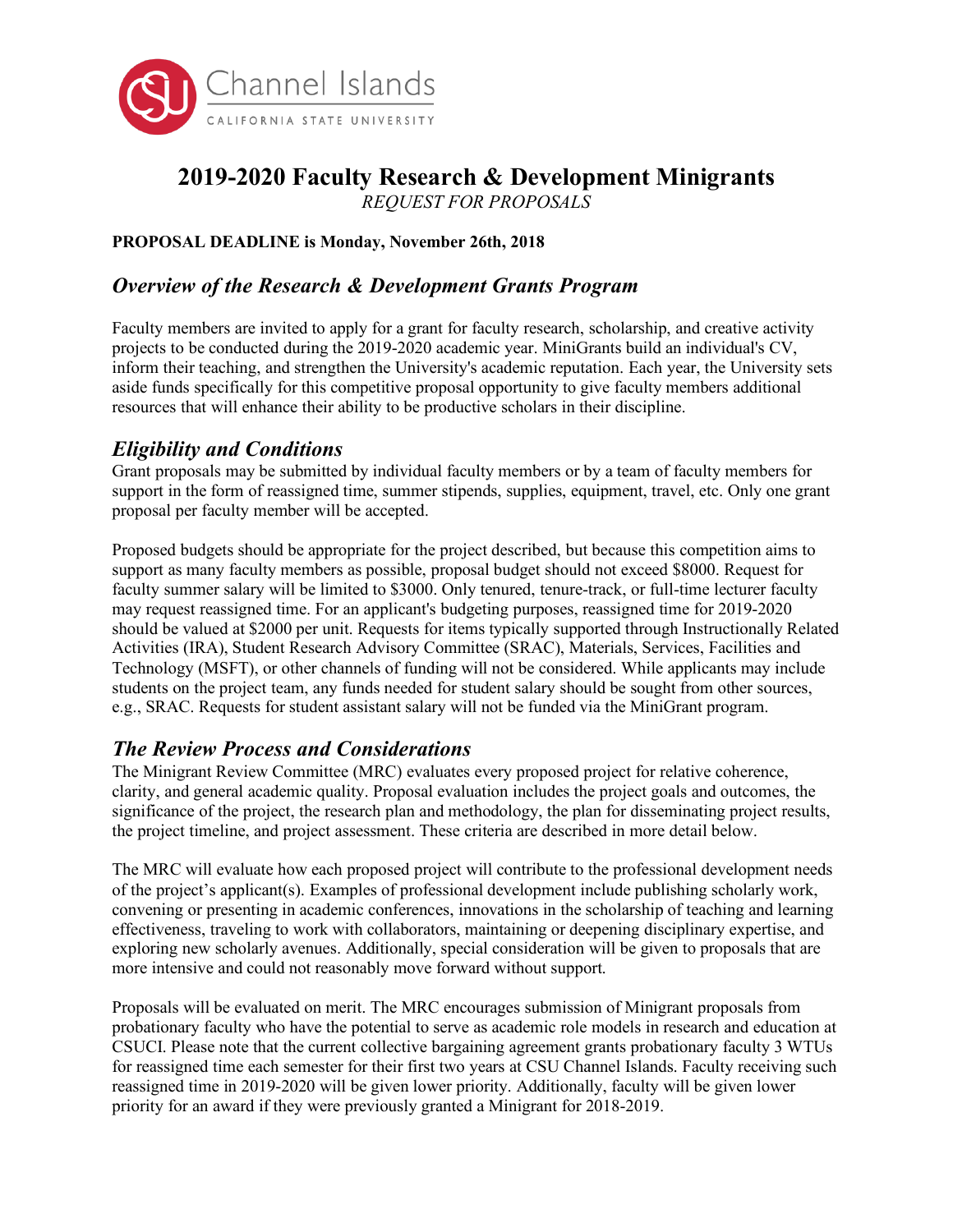Minigrant proposals are encouraged to lay groundwork for the pursuit of funds from external sponsors. Those interested in pursuing external grant funding should work with the Research and Sponsored Programs pre-award staff to identify opportunities that align with their interests.

Applicants are both encouraged to write for a general audience (reviewers) and to write for a scholarly audience (their disciplinary peers).

### *Review Criteria*

Because every discipline has its own standards for scholarship and teaching, reviewers will make every effort to take disciplinary context into consideration when they evaluate a proposal. Each proposal will be reviewed on the basis of criteria that express the intent of Senate Policy 11-14. These criteria are:

Project goals and outcomes: The proposal clearly describes the focus of the project (e.g., research problem, objective), sets clear goals and outcomes, and it explains the steps that will be taken to realize project goals.

Research plan and methodology: The proposal conveys a complete and well thought-out plan for the project that describes the activities of all individuals involved in the project. Depending on the scope of the proposal, this section may consider data collection methods (e.g., interviews, sampling protocols), compliance requirements (e.g., IRB), and data analysis. If the project team includes a student research assistant, the proposal must also include a description of their role and how the faculty member(s) will provide them mentoring or management. Requests for supplies and equipment must be explained and justified.

Professional development benefits for faculty: The proposed makes clear how the project will advance each individual applicant's research, scholarship, and creative activity. The proposal discusses whether the applicant(s) intend to pursue external funding and identifies which courses of external funding are likely to be pursued. If a team of faculty members is involved in the project, the benefits for each team member should be addressed separately.

Benefits to the University, School, Program, and the applicant's teaching: The proposal makes clear how the proposed project will contribute to the faculty member's development as a scholar and how it will inform the applicant's teaching.

Dissemination plan: The level and type of dissemination is appropriate for the project, its goals, and its outcomes.

Project timeline: The project goals and objectives are attainable within the timeline of the proposal.

Project assessment: The proposal describes how the product(s) of the project will be assessed and evaluated to determine the degree of success achieved. For instance, project products or outcomes will be identified.

Budget: The proposed budget is reasonable in the context of the project description, and the project costs are necessary to achieve project goals and outcomes.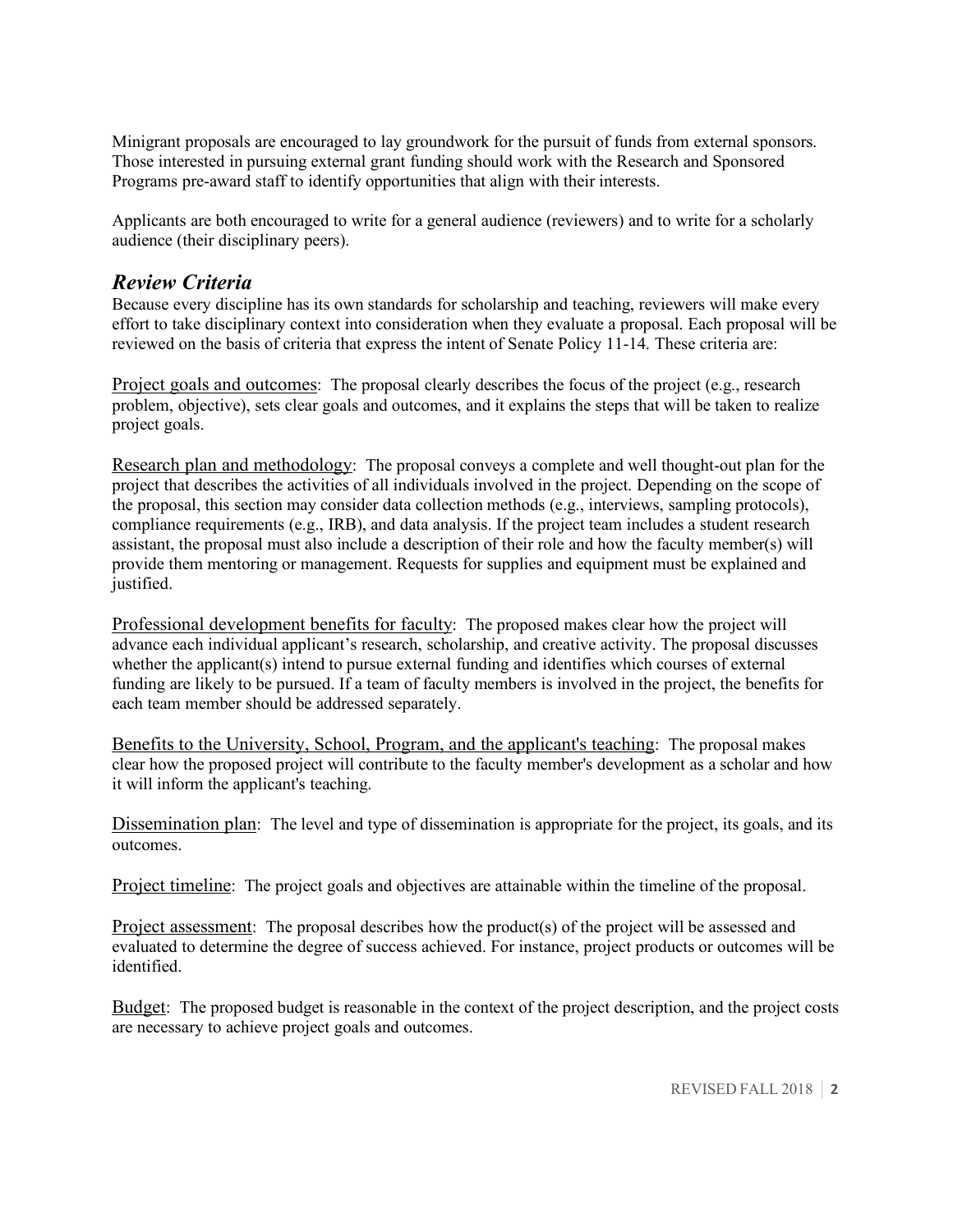Once award decisions have been announced, applicants may request written reviews from the MRC that include what the committee regarded as strengths and weaknesses of the proposal. A list of awards made will be posted to the Minigrant program web page.

#### *Proposal Requirements*

Proposal documents should be prepared using a word processor, should use single-spaced text in a font size no smaller than 12 point, and submitted in PDF format. A font should be chosen that is easy for a reviewer to read. The MRC suggests Times New Roman, Palatino, or Computer Modern fonts. Page margins should be no smaller than 1 inch, and pages must be numbered.

Each proposal package should consist of the elements described below. If an applicant has received a Minigrant in the past five years, the applicant should also include a copy of the post-project report submitted upon the completion of each of those Minigrants.

#### Cover Sheet

#### Proposal Summary (250 words)

The Project Summary outlines the proposed project in a way that is suitable for sharing independently of other proposal components. This summary should be no longer than a half-page and be appropriate for publication on the CI web page. This summary should be the first section in the Proposal Narrative (described below). The applicant will also separately submit the text of this summary as part of the online application.

#### Proposal Narrative (3 pages max)

The proposal narrative should include sections, starting with the Proposal Summary, that target the categories that will be used to review the proposal, e.g., project goals and outcomes, significance of the research or creative project, research plan and methodology, dissemination plan, and project assessment.

#### Proposal Budget (1 page)

The budget page should include an itemized statement of expected costs of the project and a subtotal of those costs along with a subtotal for reassigned time if requested. All costs should be listed and their use described and justified. The need for reassigned time should be justified separately, and the applicant should specify when they would like the reassigned time granted (Fall or Spring). Requests for three units of reassigned time are normal. Requests for additional reassigned time are allowed, but very rarely granted.

Funds will be available on 1 July 2019 and must be spent by 30 June 2020. Due to general fund spending constraints that are tied to the fiscal year, summer stipends may only be available for work in July 2019 or in June 2020. Please budget accordingly. Instructions on using funds will be sent to PIs and Program Analysts in June 2019.

#### Curriculum Vitae

A curriculum vitae summary (max. 2 pages) for each applicant should be supplied.

# *Submission*